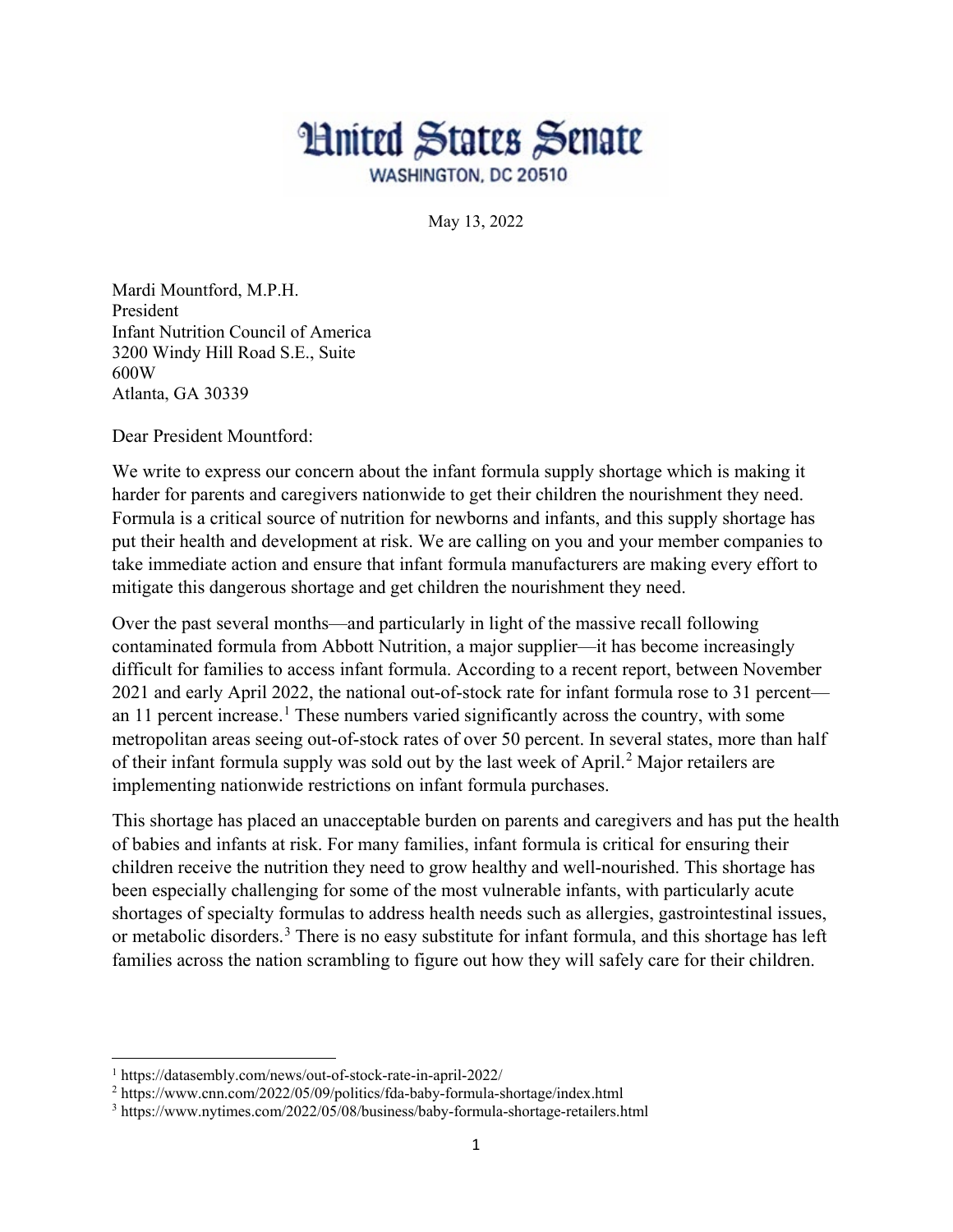We urge the Infant Nutrition Council of America and your member companies to do all you can to increase infant formula production and distribution, and prevent future supply chain disruptions.

Thank you in advance for your attention to this matter. Please direct correspondence pertaining to this request to Katlin Backfield at Katlin Backfield@help.senate.gov and Yelena Tsilker at Yelena Tsilker@help.senate.gov.

Sincerely,

 $\mu$ 

Patty Murray United States Senator

 $Jw$  ,  $ww$ 

Sherrod Brown United States Senator

Richard Blement

Richard Blumenthal United States Senator

 $\overline{\phantom{a}}$ 

Chris Van Hollen United States Senator

Edward & Markey

Edward J. Markey United States Senator

pul see 2

Jack Reed United States Senator

Kirsten Gillibrand

Kirsten Gillibrand United States Senator

 $k$ . Die

Mazie Hirono United States Senator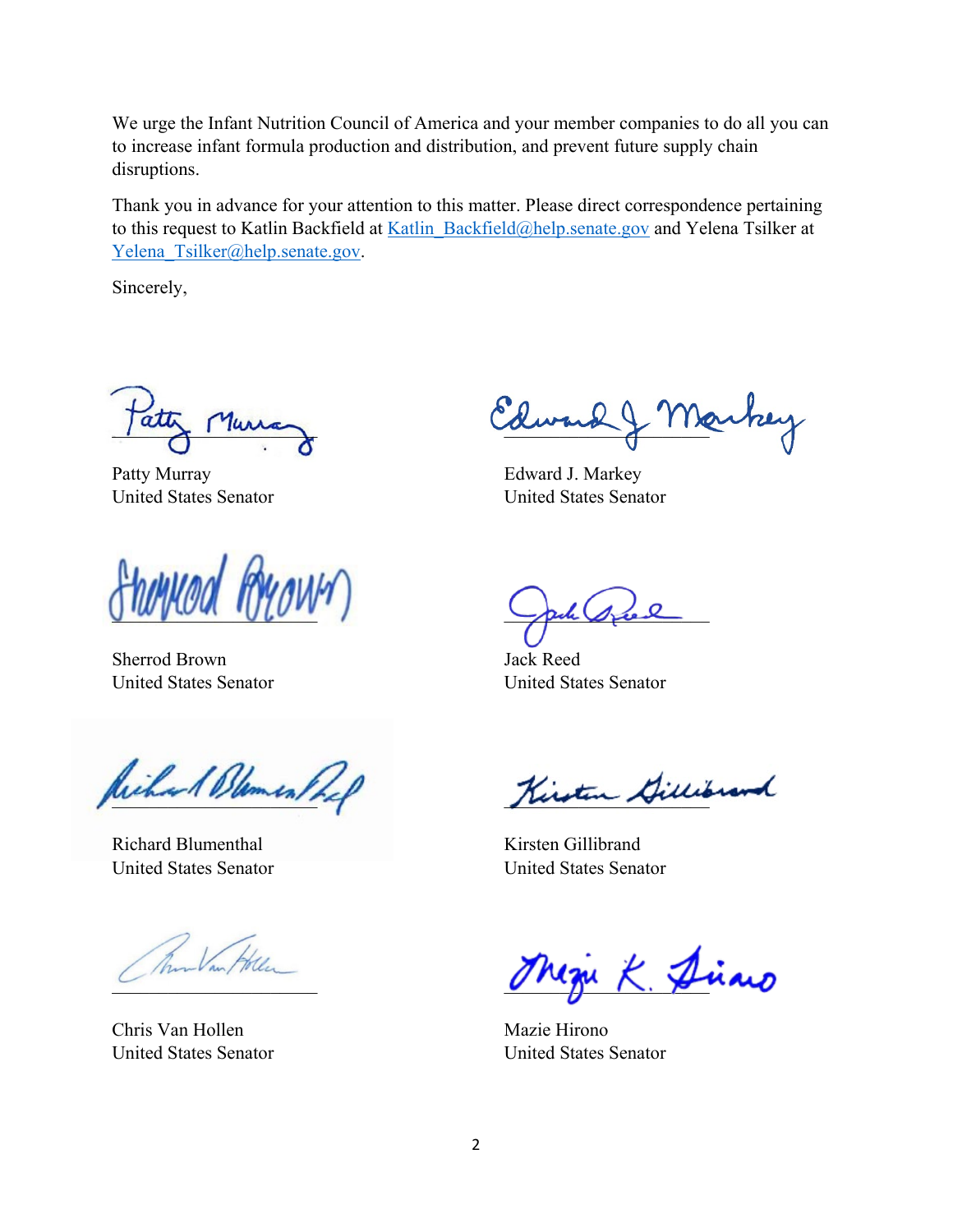$R.\mu N$ 

Raphael Warnock United States Senator

United States Senator

/s/ Bob Casey

Ron Wyden

Ron Wyden United States Senator

/s/ Patrick J. Leahy United States Senator

 $\mathscr{L}$ 

Sheldon Whitehouse United States Senator

Bef Sanders

Bernard Sanders United States Senator

/s/ Thomas R. Carper United States Senator

 $\overline{\phantom{a}}$ 

Cory Booker United States Senator

 $\mathcal{I}$ 

Jon Tester United States Senator

Mazgie Hassan

Margaret Wood Hassan United States Senator

 $\bigcap \bigcup \bigcap \bigcap$ 

Jon Ossoff United States Senator

 $\mathbb{N}M$  F. R at

Michael F. Bennet United States Senator